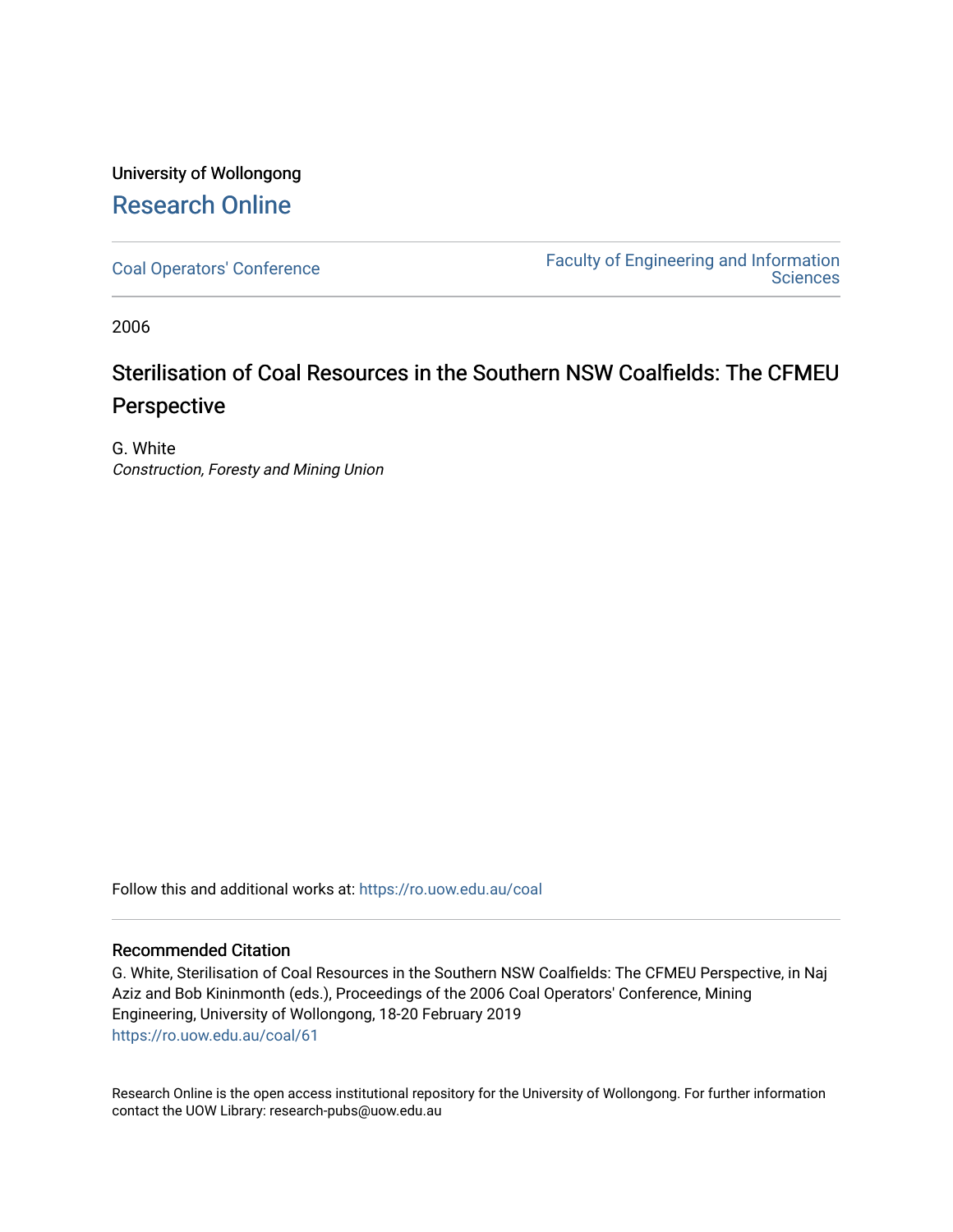# **STERILISATION OF COAL RESOURCES IN THE SOUTHERN NSW COALFIELDS: THE CFMEU PERSPECTIVE**

### **Graham White<sup>1</sup>**

#### **INTRODUCTION**

The Construction, Forestry, Mining and Energy Union covers workers in several major industries, including coal mining. It represents an amalgamation of many trade-based and industry unions. One of these was "the Miners' Federation" (ACSEF - Australasian Coal and Shale Employees' Federation) that was formed in 1915. Union history shows sporadic coal unionism – including southern New South Wales – dating back to the 1850s. Within the coal industry the CFMEU represents the overwhelming majority of production and maintenance workers – over 15,000 across Australia. As a result of a high level of unionisation, and a history of strong union campaigning, coal mineworkers have wages substantially above average weekly earnings (around double) and enjoy better annual leave, sick leave and long service leave than in other industries. This means that coal mining jobs are particularly valuable jobs to have in a community – the income and expenditure from coal mining jobs has a greater local benefit than other lower-paying jobs.

#### **THE ECONOMIC SIGNIFICANCE OF COAL MINING**

For many decades coal has been Australia's major export earner and has been the foundation for Australia's ability to trade with the rest of the world. In the financial year 2005-06 it is estimated that coal will earn over \$25 billion for Australia – a figure that is a country mile anead of any other mining, manufacturing or service industry (Australian Bureau of Agricultural and Resource Economics, 2006)**.** 

The southern NSW coal field produces mostly coking coal – the more valuable coal used in the iron and steel industry. Significant amounts are exported through Port Kembla, and much is used by the Bluescope steelworks at Port Kembla and the OneSteel plant at Whyalla in South Australia – the foundations of Australia's iron and steel industry.

The Port Kembla Coal Terminal exported 9.2 Mt of mostly coking coal in 2005 – valued at around \$122 per tonne. Another 5 to 6 Mt of coal was sold to Australian steel mills at similar prices. The total value of the coal mined in the NSW southern coal fields is between \$1.6 billion and \$2 billion.

There are around 2,300 people employed in the southern coal mines, with average earnings of around \$2,150 per week, or \$112,000 per year. Mineworkers live locally and spend locally – meaning most of the \$258m they earn directly benefits the local economy. This is in addition to the substantial sums spent by the mining companies on local procurement of equipment, goods and services.

Every coal mining job directly creates another two to three jobs through demand for goods and services. Indirectly, many more people are dependent on the coal industry.

#### **PROSPECTS FOR COAL IN SOUTHERN NSW**

Due to the rapid economic growth in Asia – especially China – there is now a period of sustained demand for Australian minerals on world markets – especially coal, and especially premium coking coal like that produced in southern NSW. Coal prices are far higher than there were in the 1990s, and most industry analysts see a sustained minerals boom. All booms do come to an end, and there may well be economic upheaval and uncertainties in Asia. But there is little doubt that China is an economic powerhouse that has a long way to go over the next two to three decades.

In southern NSW, old mines have been re-opened, new mines have been developed (notably Dendrobium) and the major producer, BHP Billiton, has stated plans to increase production significantly. The southern NSW coal industry is not an industry that is limping or ailing; it has a good future provided it has access to coal resources.

 $\overline{a}$ *1 Vice-President, CFMEU Mining and Energy South West District*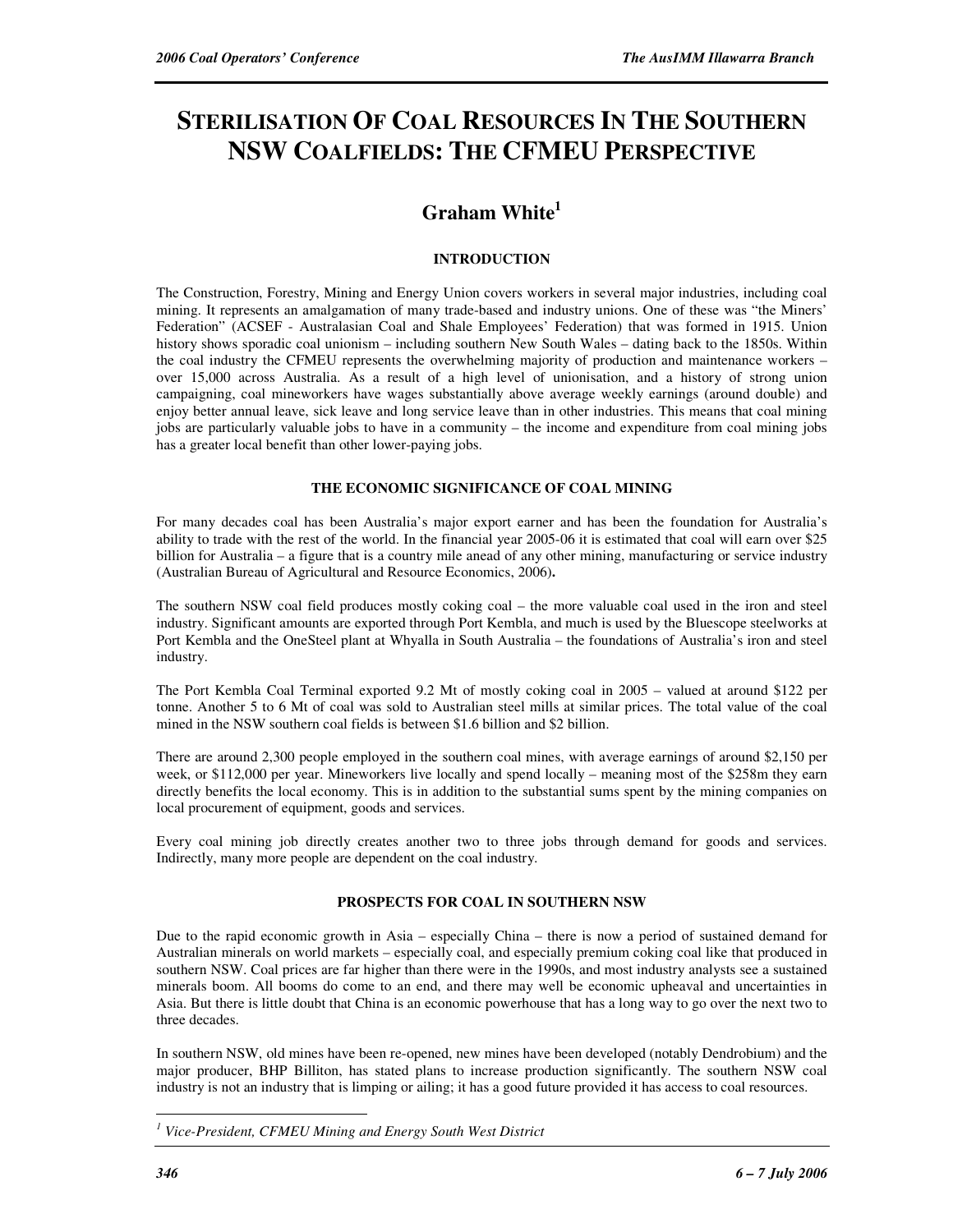The climate change problem is the principal issue that clouds the future of coal. The CFMEU is reasonably certain that coal use for power production will become a low-emissions technology within a generation, through the use of carbon capture and storage (CCS). In the longer term, coal may even be the basis for the "hydrogen economy" – where coal is the feedstock for energy technologies that are both zero-emission and ultra-reliable. In this context it would be extremely foolish for the region of southern NSW to have its economic prospects curtailed through poor land-use planning that arbitrarily excludes coal mining.

#### **COMPETING AND CO-EXISTING LAND USES**

Coal mining has co-existed with limited housing and urban development for generations. For it to work successfully, people living in mining areas need to accept that there are occasional impacts from mining – notably subsidence.

Recent experience shows that people may buy housing in designated mining subsidence areas but pay little attention to that statement in the sale contract for their property. Further, some people buy property that is lower in value because of its designation as subject to subsidence or to a mine lease, and then seek to improve the value through lobbying for restrictions on mining.

These are problems that can be managed with better information and public education. Further, and especially in the case of the southern coal fields, the point needs to be made that coal mining and coal leases have preceded proposals for urban development.

Coal mines have an historical and legal right to be in southern NSW. New urban development – often project housing that will be little more than dormitory suburbs for Sydney – should ensure that it is compatible with coal mining rather than vice-versa. It should either be built to cope with potential subsidence and mine surface infrastructure, or postponed until mining is complete.

With respect to national parks, the CFMEU has long been of the view that the blanket prohibition on mining underneath such parks is excessive. Underground mining proposals that can ensure with very high certainty that they can preserve surface ecological systems and values should be allowed within national parks. The mine owner would have to accept the responsibility to "make good" where unforeseen ecological impacts do occur. This is already the practice in the NSW southern coalfield. BHP Billiton has already undertaken substantial projects to restore water flows and waterholes (eg in the Cataract River and Marhnyes Waterhole, respectively) where unexpected losses have occurred.

Mining under national parks is not a proposal that the CFMEU promotes strongly. It is raised to make the point that much current restriction on mining that results in resource sterilisation is without sound scientific justification. Existing past and current poor practice on land-use planning should not be extended through further restrictions on access to coal.

Coal mining is a temporary land-use; urban development is far more long term. They should be planned to coexist; where that is not feasible then coal mining as a highly valuable temporary use should be prioritised.

#### **THE COAL STERILISATION PROBLEM**

Research more than a decade ago (Coal Resources Development Copmmittee, 1994) showed that almost half of all coal resources in NSW are already sterilised – they are locked up under national parks, urban development or other land-uses that prevent mining. Another third is difficult to access economically unless coal prices are very high. This leaves only about 20 percent of resources available to mining, and this amount is also under threat due to the establishment of more national parks, urban sprawl and infrastructure projects. The CFMEU is acutely aware that new urban developments in the Wilton, Condell, Cawdor and Menangle Park areas threaten the prospects for coal mining in that area.